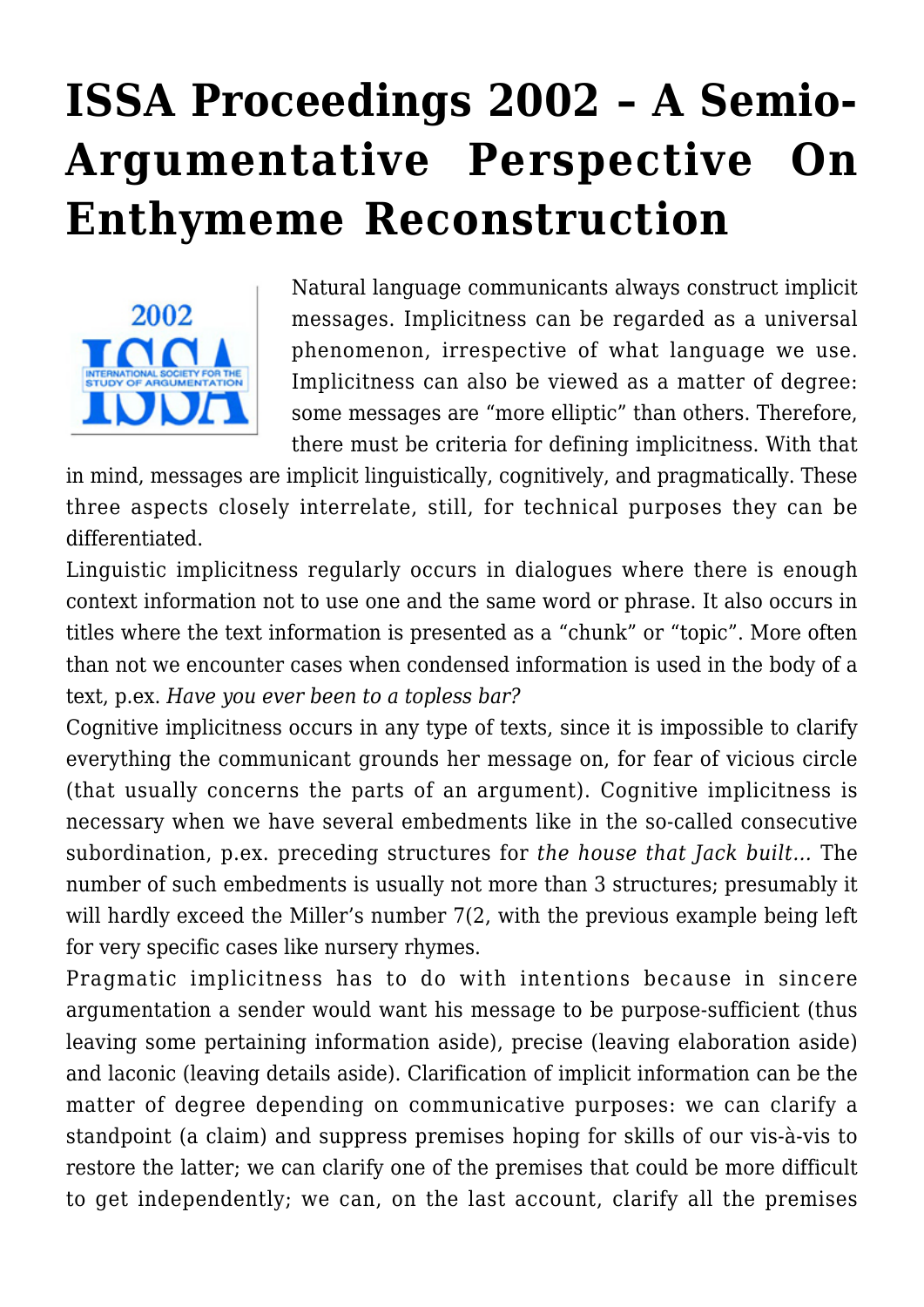immediately supporting the standpoint in order to "give the complete picture" of our argument (leaving alone the masochistic reasons of attracting possible criticism to all the components of our argument). These factors must be taken into account for analysing comprehension activities of argumentation recipients: to what extent do the latter need to reconstruct the unexpressed information?

A recipient never analyses all the components of the message with one and the same degree of precision. This is because we, recipients, apply different kinds of understanding to different parts of the message that we comprehend. In understanding, I differentiate between *referent recognition and designation comprehension* (with meaning *comprehension, sense decoding*, and *sense comparison* as the subtypes of the latter). The ground for this taxonomy is the semiotic structure of messages.

According to systemic-semiotic approach (R.Piotrovsky's St.Petersburg school), studying how the text functions presupposes detecting meaning and sense of the text and is implemented on two levels of semiosis. Text is treated as a complex sign thus being the result of primary semiosis; it functions as a ready-made model in various situations of communication (secondary semiosis). In the primary semiosis the potential information of the text is reflected. In the semiotic structure of the text, the content is placed into the Designation which is a set of characteristics of the referential situation. The mental picture of the referent is a Denotation seen as a single whole. The morphologo-syntactic image of the material text is regarded as an Index. Emotional and evaluative features of the referent are regarded as a Connotation. In the secondary semiosis (a concrete situation) the text acquires a Concept as a set of communicatively important Designation features on which comprehension of the referential situation is based. The number of text Concepts is thus equal to the number of text recipients. This view of semiosis applies to highly rigid (easily modelled) texts where the Index is readily identified and reconstructed.

We propose a somewhat different model for text comprehension. In our view, secondary semiosis has little to do with non-literal sign comprehension; rather, it is understanding differentiated for different communicants depending on individual spheres of their Significations.

Sign comprehension order is practically the reverse of that of sign production. The ideal sphere of semiosis comprises the Content part, the Translation part and the Exponent part. In the material sphere we find the body of an exponent, a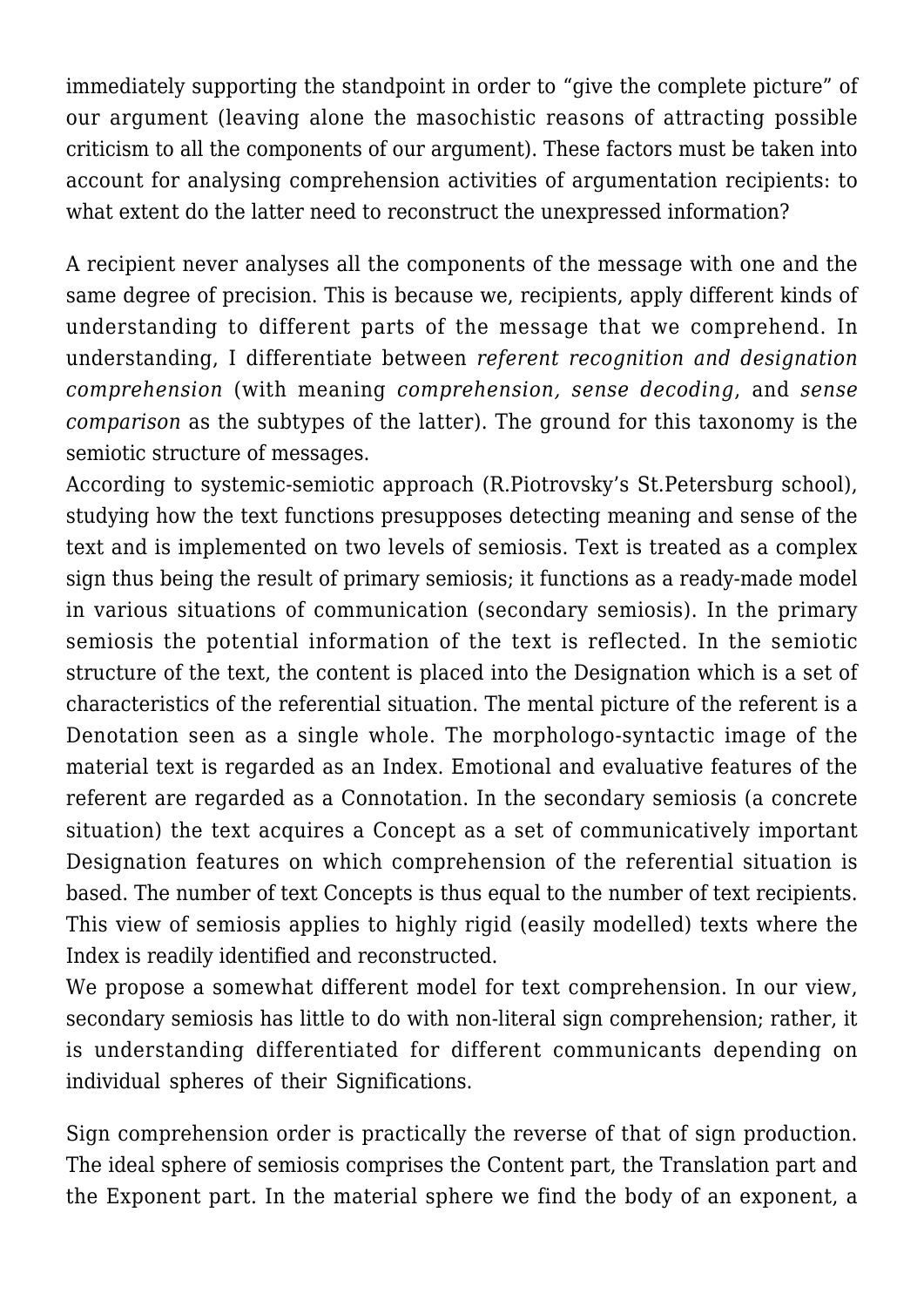sender, a receiver, and a situation / an object; the material part is not of primary importance for semiosis. The Content part contains the Denotation, the Perception, and the Signification; the latter consists of designative area and the referential area. All the referential area and a part of the designative make up the conventional field of the Signification; the rest of the designative sphere is the individual field of the Signification. The Translation part contains (linguistic) meaning. The Exponent part contains the image of a sign body. This representation is oriented at the semantic aspect of comprehension where explicit signs are present.

We can figuratively say that in semiosis there are two processes - those of semiotic crescendo and of *diminuendo.* The semiotic diminuendo arises when Perception is formed because only some qualities of an encountered object or a situation are perceived. The diminuendo continues to take place when a Denotation is formed because it presupposes the choice of features relevant for the nomination. When we move from the Denotation to the Signification we are witnessing the process of semiotic crescendo because the Denotation is identified as a Class in the referential area of the Signification while the designative area, particularly its individual field, expand the size of the mental concept especially because the borders of the individual field are fuzzy. The fuzziness is conditioned by unlimited richness of the personal experience of individuals.

The Denotation is treated of here as an ideal object, its ideal representation which is still non-symbolised. The Denotation correlates to the Perception but does not inherit all its features; this is correlation of the virtual VS. actual type. If actual reflection of the situation takes place, the notions of Denotation and Perception are mandatory for semiosis. If an object is extracted from memory, the denoting process is carried out without the Perception.

The Signification has a complex structure. On the one hand, there are referential and designative areas, on the other – individual and conventional fields. The term *conventional* seems preferable to others (p.ex. *mutual, common*, etc.) because it can be easily applied for various texts, including scientific and argumentative ones. The text is aimed to transmit information about a state of affairs. When encoded, the latter first of all generates the denotative-referential structure of the text. This encoding is carried out by means of non-reflexive imprinting and is not linguistic in the strict sense of the word. Referent formation is class identification of a Denotation. The mentioned denotative-referential complex is then correlated with a model already present in the person's memory. This type of reflection is no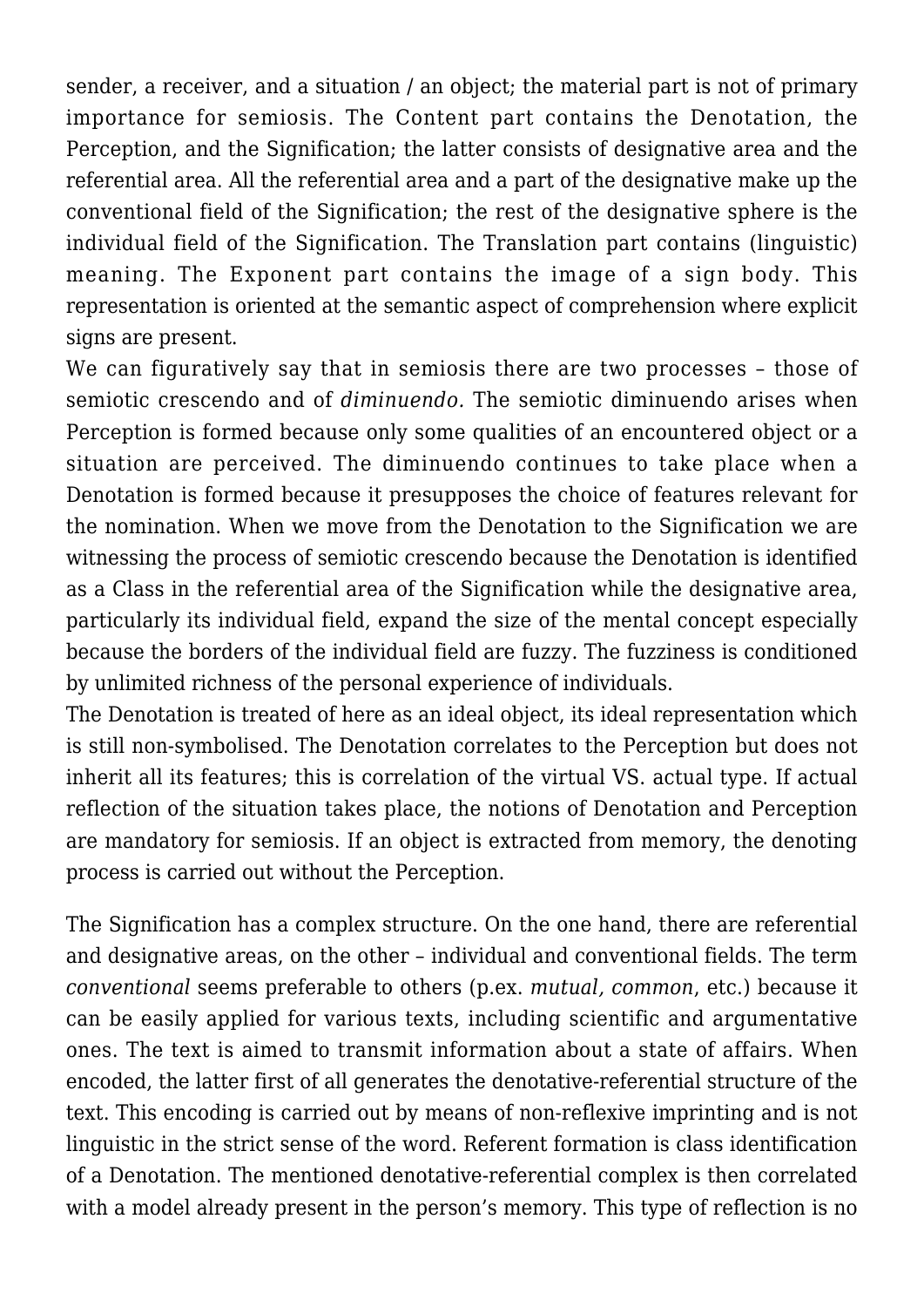more passive but is purposeful. This is a designation stage of message generation.

Based on the treatment of semiosis we can single out different types of message comprehension. The general type will be Understanding. Within it, we single out three types.

*Referent recognition* applies to all fully-significant message elements to form a general meaningful idea of the message. Referentially-deficient recognition is understanding of syntactically functional elements because they do not denote objects or ideas but only unite them into a single whole (a sentence). For example, in *This behaviour of yours is absolute disgrace* all the words are referentially recognised except of where referentially-deficient recognition takes place. Referent recognition is basic type of understanding, i.e. no higher type is possible without such recognition.

There are communicatively focal/important elements that need concentration by recipients. Only to such elements do we apply the rest of the types of understanding. *Designation comprehension* implies understanding notional characteristics of the focal elements. If the former are shared (collectively or with the recipient only), we deal with meaning; if they are individual (i.e. different from the recipient's), we deal with sense. The notional characteristics of the foci can be expressed in their premises (p.ex., when the focal element is a phrase or a sentence). If the premises are explicit, the recipient can compare them with the ones she herself would have for the focal element in question. If they are implicit, they need be reconstructed for adequate estimation of the focus. Such reconstruction is argumentative by nature because the recipient looks for grounds of the analysed notions.

*Sense decoding* is based on prognostic reconstruction of the premises; they presumably reflect the sender's individual background. Efficient here is local coherence analysis based on an informal syllogistic technique. The technique is based on transforming the focal message into a rigid subject-predicate structure to which an algorithm is applied for getting unambiguously formulated premises. That is a method of syllogistic argument reconstruction where the recipient finds valid premises.

*Sense comparison* is applied to the reconstructed premises: the recipient evaluates their degree of plausibility to her own. If they are "good", the argument is correct. The notion of correctness is applicable only to arguments, and not to the focal messages proper: the latter can be consistent with the recipient's background (and therefore be correct) but may not follow from the sender's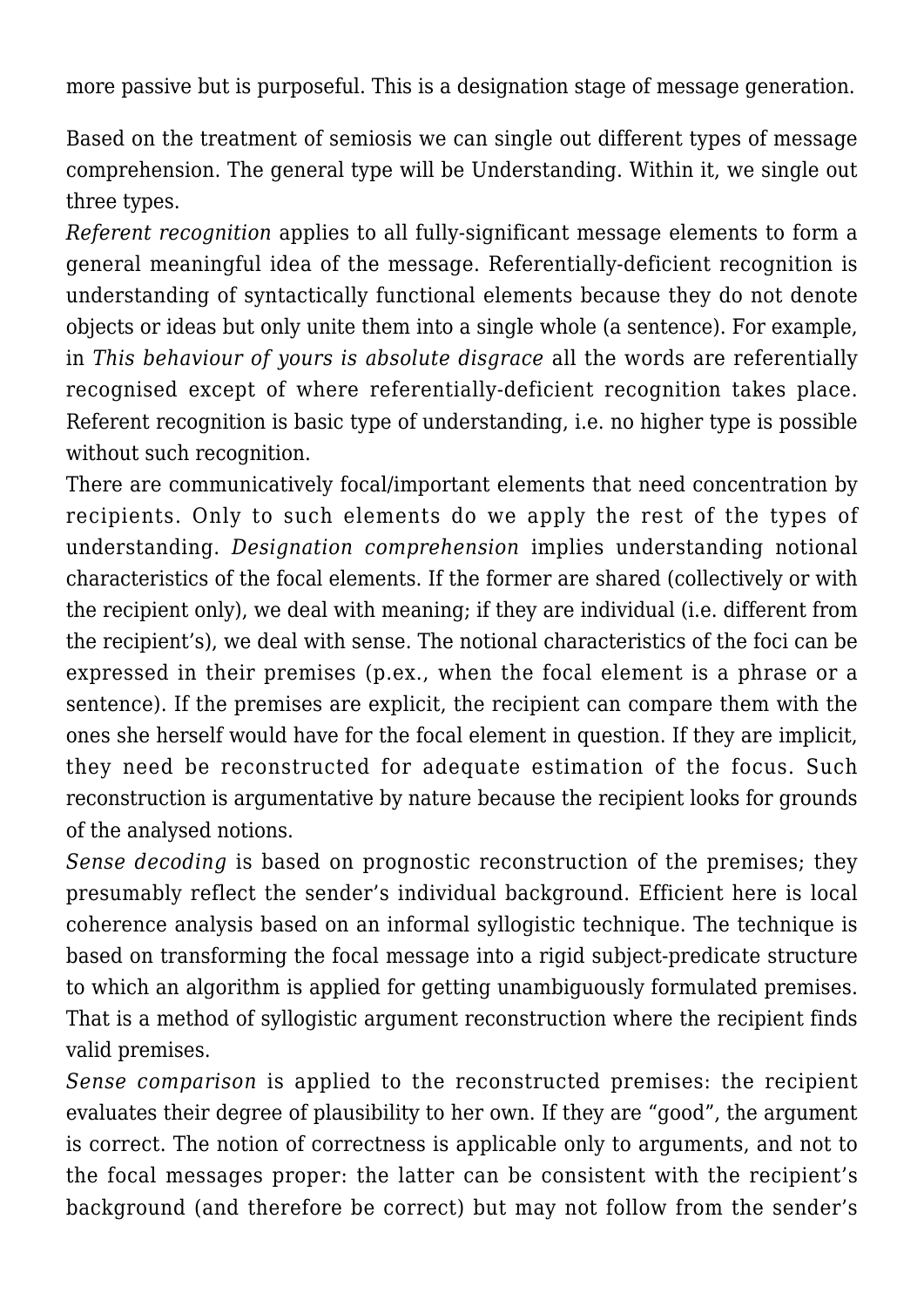message if the reconstructed premises are inconsistent with the previous or succeeding explicit information in her text.

The simplest case where we find meaning is, for example, in the standpoint sentence *Socrates is mortal*, where the recipient easily reconstructs the premises *All men are mortal* and *Socrates is a man*. We can see that this example is already standard and that means that syllogistic arguments seem to be regarded as dealing with shared meaning. This is probably true for syllogisms of the mode Barbara.

Still, there are cases where premise reconstruction depends on individual factors. For example, the sentence semantics standpoint *Localistic case theories deal with the underlying structure of the sentence* cannot be adequately estimated from the point of view of its plausibility unless the receiver takes into account the ambiguous nature of the indefinite article of the subject of the sentence (represented by zero in our case). The ambiguity is if the sentence is universal or particular (in natural language texts the respective quantifier is usually omitted which creates a good chance of intentional deceiving of receivers).

Premise reconstruction in syllogisms depends on the choice of the middle term. For a linguistics theorist working in the field of syntactic semantics, the probable middle term may be *case role theories* (a class for *localistic case theory*). In that case the result of reconstruction is:

*1. Any localistic case theory deals with the underlying structure of the sentence because Any case role theory deals with the underlying structure of the sentence and Any localistic case theory is a case role theory.*

For a particular judgement and the same middle term the premises must be reconstructed differently. For example,

*2. Some localistic case theories deal with the underlying structure of the sentence because Any case role theory deals with the underlying structure of the sentence and Some case role theories are localistic case theories.*

The reasoning in (1) is done through the mode Barbara and is valid. The reasoning in (2) is according to the mode Datisi and is valid, too. Though both arguments are valid, we still cannot say which of them is more plausible. A possible solution of this problem is this.

Since the truth of a universal judgement entails the truth of the respective particular judgement and particular judgement leaves the truth of the respective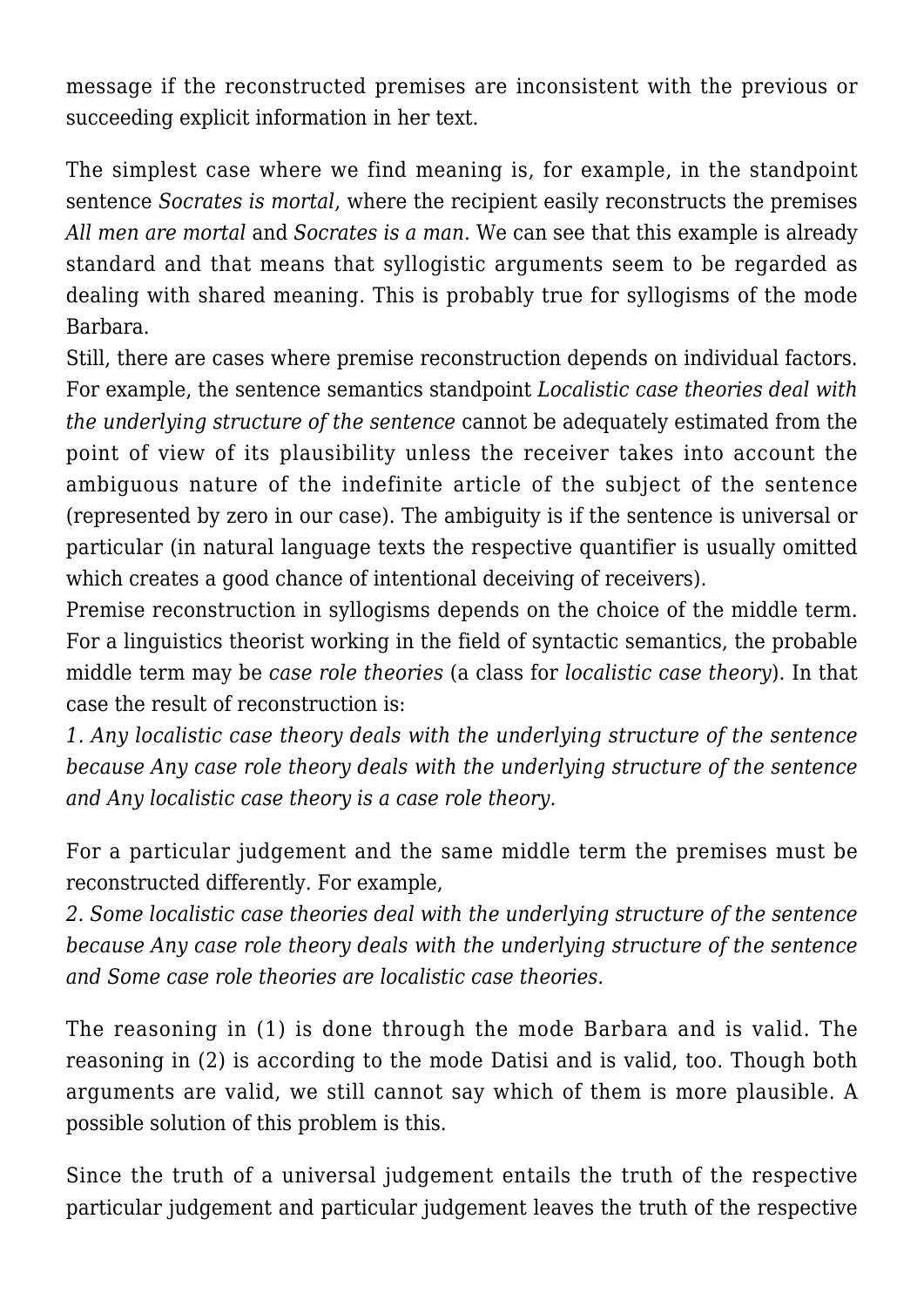universal judgement indefinite, it is intuitively tempting to say that since (1) is true, (2) is also true. Still, for a syllogistic conclusion to be true, its formal validity must be supplemented by true premises. This is the case when we move from the premises to the conclusion and estimate the premises. In our examples we moved in the opposite direction supposing that the conclusions were true. Moreover, we reasoned from the universal to the particular. But the fact is that the universal treatment of the hidden/enthymematic article does not make the initial sentence completely correct – there are localistic case role theories that deal with both the deep *and* the surface structure of sentences. Here we encounter the *fallacy of* focus *shift* specific, maybe, only for syllogistic – instead of taking into account options for the complement of the standpoint judgement, the analyser is tempted to estimate its subject and grammatical predicate.

If we take a closer look at the standpoint sentence, we can see that it is a property-sentence transform of the definitive sentence *Localistic case theories are theories of <cf*.: *dealing with> the underlying structure of the sentence*. If the sentence had that initial form, it could be easier to estimate its truth-value, cf.:

*3. Any localistic case theory is a theory of the underlying structure of the sentence because Any case role theory is a theory of the underlying structure of the sentence and Any localistic case theory is a case role theory* (The mode Barbara)

*4. Some localistic case theories are theories of the underlying structure of the sentence because Any case role theory is a theory of the underlying structure of the sentence and Some case role theories are localistic case theories* (The mode Datisi).

Semantico-syntactitians would probably detect the falsity in the first (universal) premise of both syllogisms (though both of them are structurally correct).

The definitive judgement in both (3) and (4) are semantically deficient – they lack a quantifier before the grammatical attribute, and that quantifier is an essential condition for the judgement meaning. The quantifier in question can have different force, cf.: *only/exclusively, principally, primarily, generally.* In principle, the transformation of the definition sentence into a property sentence must be supplemented by the quantifier. Interestingly enough, the force of the essential condition quantifier is in a specific relation with the judgement subject quantifier: If a strong quantifier is used, only the particular judgement is good; with a weak quantifier the universal judgement is semantically plausible, cf.: